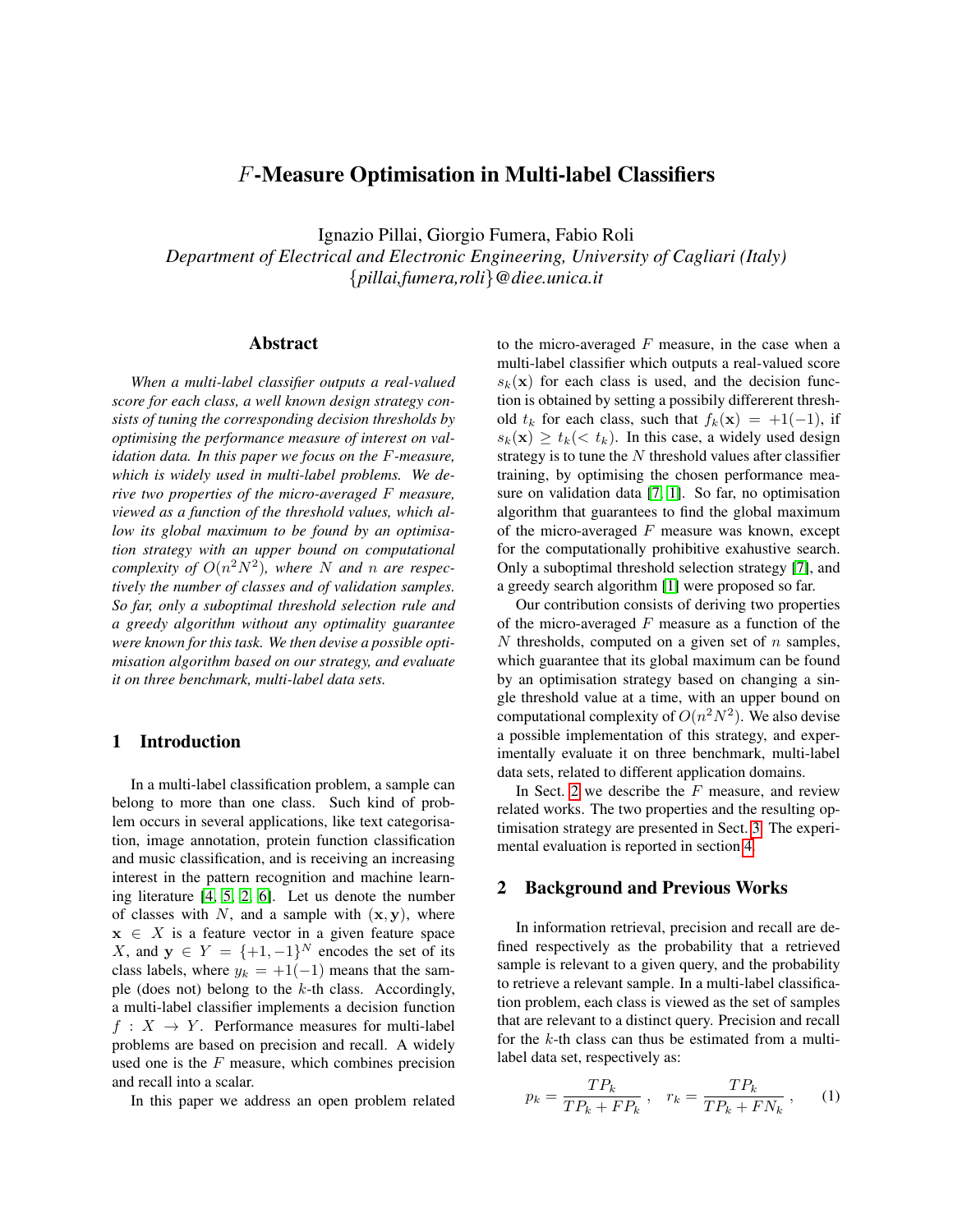where  $TP_k$  (true positive) is the number of samples that are correctly labelled as belonging to the  $k$ -th class, while  $FP_k$  (false positive) and  $FN_k$  (false negative) are defined analogously. The  $F$  measure is often used to obtain a scalar combination of precision and recall, weighted by a parameter  $\beta \in [0, +\infty)$ :

$$
F_{\beta,k} = \frac{1 + \beta^2}{\beta^2 / r_k + 1/p_k} \,. \tag{2}
$$

The overall performance on the  $N$  categories can be computed either by macro- or micro-averaging the class-related values, depending on application require-ments [\[4\]](#page-3-0). We focus here on the micro-averaged  $F$  measure, denoted as  $F^{\text{m}}_{\beta}$ , which is defined as [\[7\]](#page-3-4):

$$
F_{\beta}^{\mathbf{m}} = \frac{(1+\beta^2)}{(1+\beta^2) + \frac{\sum_{k=1}^{N} (F P_k + \beta^2 F N_k)}{\sum_{k=1}^{N} T P_k}}.
$$
 (3)

Consider now a trained classifier which outputs realvalued scores  $s_k(\mathbf{x})$ , and a decision function implemented using threshold values  $t_k$ ,  $k = 1, \ldots, N$ , as described in Sect. [1.](#page-0-1) The corresponding  $F^{\text{m}}_{\beta}$  computed on a given data set of *n* samples  $\{(\mathbf{x}_i, \mathbf{y}_i)\}_{i=1}^n$ (e.g., a validation set) is a piece-wise constant function of  $t_1, \ldots, t_N$ , which can exhibit discontinuities for  $t_k = s_k(\mathbf{x}_i), k = 1, ..., N, i = 1, ..., n$ . It can thus take up to  $(n + 1)^N$  distinct values. Contrary to its macro-averaged version,  $F^{\text{m}}_{\beta}$  can not be decomposed into independent functions of individual thresholds [\[7\]](#page-3-4). Therefore, no straightforward optimisation strategy exists to find the threshold values that provide its global maximum, except for the computationally prohibitive exhaustive search.

This issue has been addressed so far only in [\[1,](#page-3-5) [7\]](#page-3-4). In [\[7\]](#page-3-4) a very simple solution was proposed, consisting of using the threshold values that maximise the macroaveraged  $F$  measure, which can be computed at very low computational cost. However, the resulting value of  $F_\beta^{\text{m}}$  can be significantly lower than the one attainable by tuning the thresholds on the same  $F^{\text{m}}_{\beta}$  [\[1\]](#page-3-5). To this aim, a greedy search algorithm was proposed in [\[1\]](#page-3-5). It iteratively finds the local maximum of  $F^{\text{m}}_{\beta}$  with respect to a *single* threshold at a time, until the attained improvement falls below a predefined amount. However, no guarantee was provided that this algorithm can attain the global maximum of  $F^{\text{m}}_{\beta}$ .

In [\[7\]](#page-3-4) the issue of overfitting was also addressed. It was argued that the risk of overfitting is higher for rarer classes, and that too low threshold values should hurt  $F^{\text{m}}_{\beta}$  to a higher extent than too high values. Based on this argument, two heuristics (named "FBR") were proposed to limit overfitting. They consist of setting the threshold of a rare class either to  $+\infty$  (FBR.0), or to the score of the top-ranked sample in that class (FBR.1). Rare classes were defined as the ones for which  $F_{\beta,k} < fbr$ , where f br is a predefined value.

# <span id="page-1-0"></span>3  $F_\beta^{\text{m}}$  Optimisation Strategy

In this section we present the main contribution of this work. We first state two properties of  $F^{\rm m}_{\beta}$  as a function of  $t_1, \ldots, t_N$ , evaluated on a given set of n samples, and exploit them to devise an optimisation strategy that guarantees to attain the global maximum of  $F^{\text{m}}_{\beta}$  at low computational compexity. We then provide a possible implementation of this strategy, and derive its computational complexity. We finally discuss the relationship with the optimisation strategy of [\[1\]](#page-3-5). Due to lack of space, the proofs are not reported in this paper, and are available at the authors' web site. $<sup>1</sup>$  $<sup>1</sup>$  $<sup>1</sup>$ </sup>

Property 1. *Consider any given set of threshold values*  $t_1, \ldots, t_N$ *. If, for each*  $k = 1, \ldots, N$ *,* 

 $F_\beta^{\mathrm{m}}(t_1,\ldots,t_N)=$  $\max_{\tau} F^{\text{m}}_{\beta}(t_1,..,t_{k-1},\tau,t_{k+1},..,t_N)$ *, then*  $t_1, \ldots, t_N$  *provides the global maximum of*  $F^{\text{m}}_{\beta}$ .

This implies that, if a given set of threshold values does not provide the global maximum of  $F^{\rm m}_{\beta}$ , then  $F^{\rm m}_{\beta}$ can be improved by changing the value of at least one of them, *while keeping the other*  $N - 1$  *ones fixed.* 

The second property states that, after any threshold  $t_k$  has been updated once, no further improvement of  $F_\beta^{\text{m}}$  can be attained in any subsequent step, by values of  $t_k$  lower than the current one:

Property 2. *Consider any set of threshold values*  $t_1, \ldots, t_N$ , such that, for a given k:

 $t_k = \arg \max_{\tau} F^{\text{m}}_{\beta}(t_1, \ldots, t_{k-1}, \tau, t_{k+1}, \ldots, t_N).$ *Consider now another set of threshold values*  $t'_{1}, \ldots, t'_{k-1}, t_{k}, t'_{k+1}, \ldots, t'_{N}$ , such that:

 $F_\beta^{\rm m}(t'_1,\ldots,t'_{k-1},t_k,t'_{k+1},\ldots,t'_N) >$ 

$$
F_{\beta}^{\text{m}}(t_1,\ldots,t_{k-1},t_k,t_{k+1},\ldots,t_N).
$$

*For any*  $\tau < t_k$  *the following inequality is always true:*  $F_{\beta}^{\text{m}}(t'_{1},\ldots,t'_{k-1},\tau,t'_{k+1},\ldots,t'_{N})<$  $F_{\beta}^{\text{m}}(t'_{1},\ldots,t'_{k-1},t_{k},t'_{k+1},\ldots,t'_{N}).$ 

It is easy to see that properties [3](#page-5-0) and [4](#page-6-0) guarantee that the global maximum of  $F_{\beta}^{\text{m}}$  can be found as follows. First, set the thresholds to their smallest possible value, i.e., any value  $t_k < \min_i s_k(\mathbf{x}_i)$ . Then, repeatedly scan them, and update each of them to any value which provides an improvement of  $F^{\text{m}}_{\beta}$  (if any), keeping the other ones at their current values, until no  $F_\beta^{\text{m}}$  improvement is attained after a scan over all thresholds. A possible

<span id="page-1-1"></span><sup>1</sup>[http://prag.diee.unica.it/pra/bib/pillai\\_](http://prag.diee.unica.it/pra/bib/pillai_icpr2012_thr) [icpr2012\\_thr](http://prag.diee.unica.it/pra/bib/pillai_icpr2012_thr)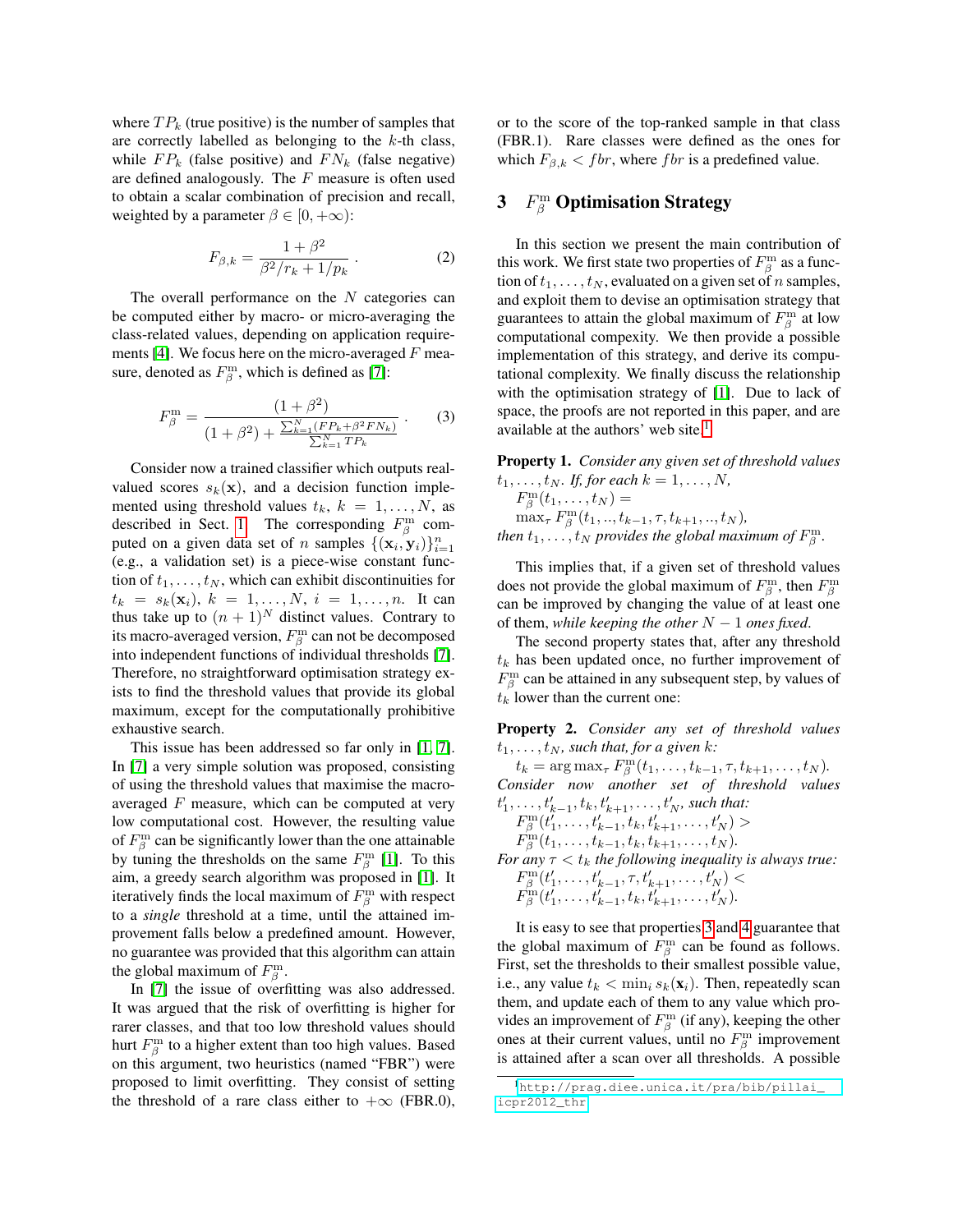<span id="page-2-1"></span>

| <b>Algorithm 1</b> $F_\beta^{\text{m}}$ optimisation algorithm |  |  |
|----------------------------------------------------------------|--|--|
|----------------------------------------------------------------|--|--|

**Require:** the score values on a validation set  $V$ **Ensure:** the values of  $t_1, \ldots, t_N$  that maximise  $F_\beta^m$  on V set  $t_k$  to any value lower than  $\min_i s_k(\mathbf{x}_i), k = 1, \ldots, N$ repeat  $updated \leftarrow False$ for  $k = 1, \ldots, N$  do  $\theta \leftarrow \arg \max_{\tau \geq t_k} F^{\text{m}}_{\beta}(t_1, \ldots, t_{k-1}, \tau, t_{k+1}, \ldots, t_N)$ if  $\theta \neq t_k$  then  $t_k \leftarrow \theta$ , updated  $\leftarrow$  True end if end for until  $updated = False$ return  $t_1, \ldots, t_N$ 

implementation of this optimisation strategy is given by Algorithm [1:](#page-2-1) at each scan (corresponding to the repeatuntil loop), each threshold is updated to the value which locally maximises  $F^{\text{m}}_{\beta}$ . Note that this requires to evaluate up to  $n + 1$  values for each  $t_k$  (see Sect. [2\)](#page-0-0).

In the same online appendix mentioned above, we prove that the computational complexity of Algorithm [1](#page-2-1) is upper bounded by  $\frac{1}{2} [N^2(n+1)^2 + N(n+1)] =$  $O(n^2N^2)$ , in terms of the number of different sets of threshold values  $(t_1, \ldots, t_N)$  which are evaluated.

The greedy algorithm of [\[1\]](#page-3-5) turns out to be another possible implementation of our optimisation strategy, exploiting only Property [3.](#page-5-0) It can thus provide the global maximum of  $F^{\text{m}}_{\beta}$ , provided that no earlystopping criterion as the one considered in [\[1\]](#page-3-5) is used.

# <span id="page-2-0"></span>4 Experimental Evaluation

We experimentally evaluated the computational cost and the tendency to overfit of Algorithm [1.](#page-2-1) The latter is an obvious concern, since Algorithm [1](#page-2-1) finds the global maximum of  $F_\beta^{\text{m}}$  without any countermeasure against overfitting, except for the use of validation data instead of training data. We did not make any comparative performance evaluation, since no alternative optimisation algorithm exists. Indeed, we have shown that also the algorithm of [\[1\]](#page-3-5) attains the global maximum of  $F_\beta^m$ , if no early-stopping is used, while the threshold selection strategy of [\[7\]](#page-3-4) was already found to be less effective than directly optimising  $F^{\text{m}}_{\beta}$  [\[1\]](#page-3-5).

We used three benchmark multi-label data sets: the "ModApte" version of "Reuters 21578" (text categorization); Yeast (gene function classification), and Scene (image annotation). For Reuters we used the bagof-words representation, with tf-idf features. Let  $D$  denotes the number of training documents,  $tf(\tau_k, d)$  the frequency of term  $\tau_k$  in any document d, and  $D_k$  the

|                        |      | Reuters    | Yeast | Scene |
|------------------------|------|------------|-------|-------|
| N. of training samples |      | 7769       | 1500  | 1211  |
| N. of testing samples  |      | 3019       | 917   | 1196  |
| Feature set size       |      | 15000      | 104   | 295   |
| N. of classes          |      | 90         | 14    | 6     |
| Class frequency        | Min. | $1.3E - 4$ | 0.065 | 0.136 |
|                        | Max  | 0.370      | 0.752 | 0.229 |

#### <span id="page-2-2"></span>**Table 1. Characteristics of the data sets.**

number of training documents in which  $\tau_k$  occurs. The corresponding tf-idf feature value for  $\tau_k$  in document d is defined as  $tf(\tau_k, d) \times log(D/D_k)$ . After stemming and stop-word removal, a further feature selection was carried out using the information gain criterion. The main characteristics of the data sets, after the above preprocessing steps for Reuters, are reported in Table [1.](#page-2-2)

The well known *binary relevance* (BR) approach was used to implement multi-label classifiers. It consists of independently training  $N$  binary classifiers using the one-vs-all strategy [\[4,](#page-3-0) [6\]](#page-3-3). We used as base classifiers the  $k$ -nearest neighbours ( $k$ -NN), and support vector machines (SVM) with linear kernel for Reuters, and radial-basis function kernel for Scene and Yeast.

Ten runs of the experiments were carried out: the original training set was partitioned into ten disjoint subsets of identical size, and at each run only eight subsets were used for classifier training. Threshold values were computed through a five-fold cross-validation, carried out on the training samples of each run: Algorithm [1](#page-2-1) was applied to the union of the scores of the five validation folds. We considered only  $\beta = 1$  as in [\[1,](#page-3-5) [7\]](#page-3-4). The average  $F_1^{\text{m}}$  value over the ten runs was computed on the original testing set.

In Table [2](#page-3-6) we report the attained  $F^{\text{m}}_{\beta}$  values, under different experimental settings. First, to assess whether and to what extent overfitting occurs, we compared the testing set  $F_1^{\text{m}}$  value ("Test set" column) with the value attained on the same cross-validation samples where the thresholds were computed ("Validation set"). It can be seen that the latter values are higher, which means that overfitting occurred, although its extent was rather small. In particular, in the Reuters data set, where  $N = 90$  thresholds had to be computed, and several classes were very rare (see Table [1\)](#page-2-2), the difference was less than 0.03 for both classifiers.

We then evaluated whether the FBR heuristic of [\[7\]](#page-3-4) was able to reduce overfitting. To this aim, we estimated the value of the  $f b r$  parameter (see Sect. [2\)](#page-0-0) through an inner five-fold cross validation carried out on each training fold of the outer cross-validation used for computing the decision thresholds, similarly to [\[1\]](#page-3-5). The corresponding results on testing samples are reported in the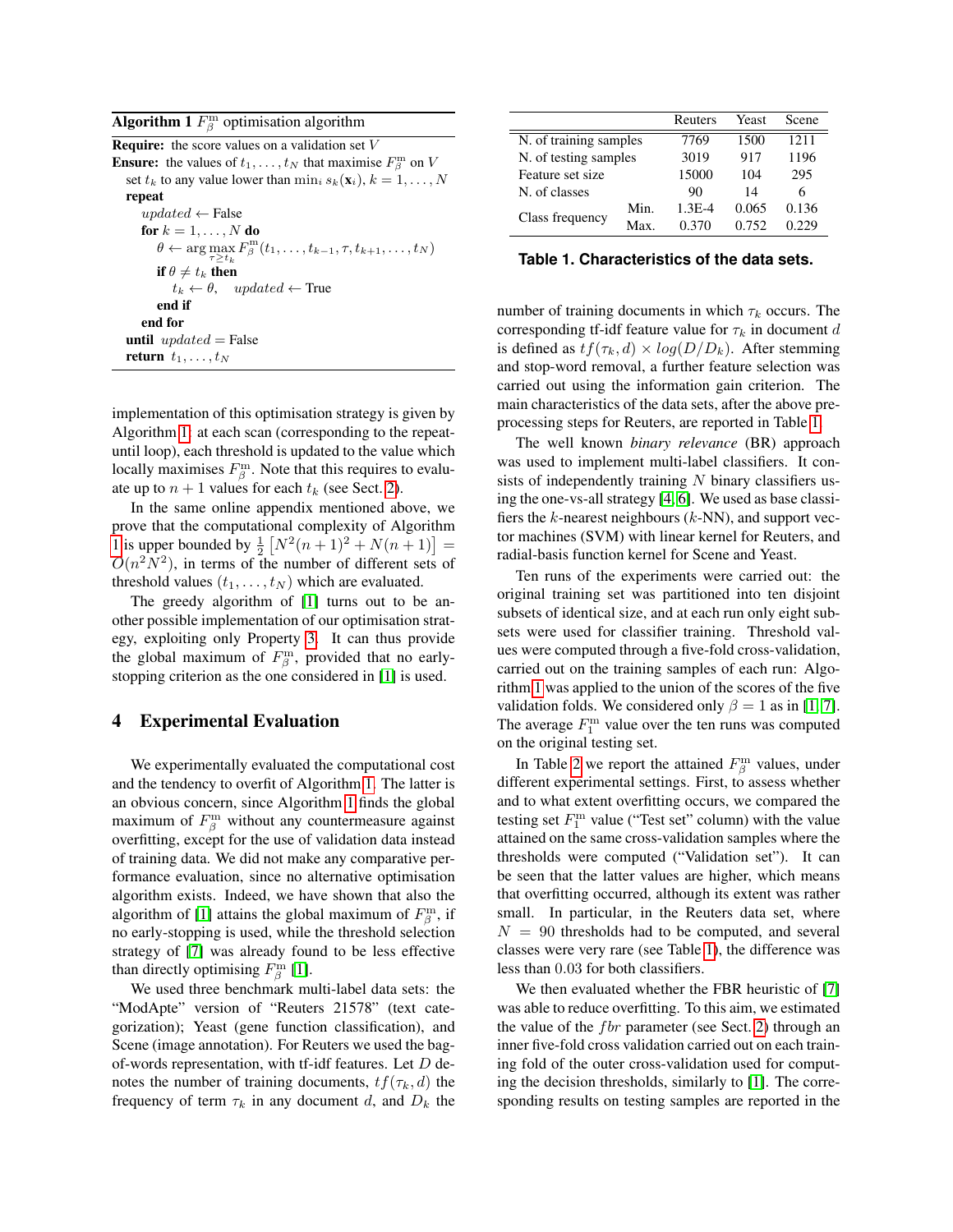| Data set       | Classifier | Validation set    | Test set        | Test set (1st loop) | FBR.0           | FBR.1           |
|----------------|------------|-------------------|-----------------|---------------------|-----------------|-----------------|
| <b>Reuters</b> | <b>SVM</b> | $0.907 + 0.001$   | $0.880 + 0.002$ | $0.689 + 0.010$     | $0.879 + 0.002$ | $0.878 + 0.002$ |
|                | $k$ -NN    | $0.854 + 0.002$   | $0.825 + 0.003$ | $0.580 + 0.013$     | $0.825 + 0.003$ | $0.825 + 0.003$ |
| Yeast          | <b>SVM</b> | $0.682 + 0.002$   | $0.678 + 0.003$ | $0.669 + 0.003$     | $0.678 + 0.003$ | $0.678 + 0.003$ |
|                | $k$ -NN    | $0.667 + 0.003$   | $0.661 + 0.003$ | $0.651 + 0.004$     | $0.661 + 0.003$ | $0.660 + 0.002$ |
| Scene          | <b>SVM</b> | $0.778 + 0.007$   | $0.769 + 0.006$ | $0.757 + 0.006$     | $0.769 + 0.006$ | $0.769 + 0.006$ |
|                | $k$ -NN    | $0.739 \pm 0.007$ | $0.711 + 0.004$ | $0.706 + 0.006$     | $0.711 + 0.004$ | $0.711 + 0.004$ |

<span id="page-3-6"></span>Table 2. Average  $F^\mathrm{m}_1$  values, and standard deviation, over the ten runs of the experiments.

"FBR.0" and "FBR.1" columns of Table [2.](#page-3-6) They show that there is no appreciable difference with respect to the results attained without using FBR. This is in agreement with the results of [\[1\]](#page-3-5), where FBR was found to be effective only for the marco-averaged  $F$  measure. A possible reason is that  $F^{\text{m}}_{\beta}$  is mainly affected by FP errors on rare classes (see Eq. [9\)](#page-5-1), whose amount is usually much higher than FNs and TPs. Accordingly, to maximise  $F^{\text{m}}_{\beta}$  it is crucial to reduce FPs errors on rare classes. This is attained by increasing the corresponding thresholds as much as possible. Note now that the optimal values of such thresholds can be reliably estimated by an optimisation algorithm from validation data, due to the relatively large number of FP samples in multilabel problems, especially in rare classes. Increasing the thresholds of rare classes is also what FBR tries to do *afterwards*, which can explain its ineffectiveness.

A very low computational cost was observed in our experiments. The number of different sets of threshold values  $(t_1, \ldots, t_N)$  that were evaluated by Algorithm [1](#page-2-1) was always smaller than  $2(n + 1)N$ , which is much lower than the upper bound reported in Sect. [3,](#page-1-0) and of the cost of an exhaustive search, given by  $(n + 1)^N$ . This also provides evidence that Algorithm [1](#page-2-1) can scale very well on large data sets with many classes.

Consider finally that in [\[1\]](#page-3-5) no significant improvement of  $F_1^{\text{m}}$  was found, after the first scan of the N thresholds. Accordingly, a single scan was suggested, which corresponds to a single repeat-until loop of Algorithm [1.](#page-2-1) We found instead that more than one repeatuntil loop may be required. This was the case of the Reuters data set, for which the testing set  $F_1^{\text{m}}$  values attained after the first loop, reported in the "Test set (1st loop)" column of Table [2,](#page-3-6) turned out to be significantly lower than the final ones ("Test" column).

# 5 Conclusions

We developed an optimisation strategy for the microaveraged  $F$  measure, that allows its global maximum to be found on a given data set, as a function of the classrelated decision thresholds, with a low computational cost. Empirical evidence showed that, using validation data, a limited overfitting is incurred, even in problems with many classes, including rare ones.

Our results could also be exploited to evaluate the macro- and micro-averaged precision-recall curves as a function of  $t_1, \ldots, t_k$ , which is another open issue. In [\[7\]](#page-3-4) a strategy based on maximising the corresponding  $F$ measure for different  $\beta$  values was suggested, but it was not analysed, and no implementation was proposed.

The design strategy we considered consists of training any multi-label classifier using its own objective function, not necessarily related to the  $F$  measure (e.g., a standard SVM classifier), and then optimising the F measure by tuning the decision thresholds. It will be interesting to compare its performance with the one of classifiers whose objective function was designed to approximate the  $F$  measure of a single class (e.g., [\[3\]](#page-3-7)).

Acknowledgements. This work was partly supported by a grant from Regione Autonoma della Sardegna awarded to I. Pillai, PO Sardegna FSE 2007- 2013, L.R.7/2007 "Promotion of scientific research and technological innovation in Sardinia".

# References

- <span id="page-3-5"></span>[1] R.-E. Fan and C.-J. Lin. A study on threshold selection for multi-label. Tech. rep., National Taiwan Univ., 2007.
- <span id="page-3-2"></span>[2] J. Fürnkranz, E. Hüllermeier, E. L. Mencía, and K. Brinker. Multilabel classification via calibrated label ranking. *Machine Learning*, 73(2):133–153, 2008.
- <span id="page-3-7"></span>[3] D. R. Musicant, V. Kumar, and A. Ozgur. Optimizing fmeasure with support vector machines. In *FLAIRS Conference*, pages 356–360, 2003.
- <span id="page-3-0"></span>[4] F. Sebastiani. Machine learning in automated text categorization. *ACM Computing Surveys*, 34(1):1–47, 2002.
- <span id="page-3-1"></span>[5] G. Tsoumakas and I. Katakis. Multi label classification: An overview. *Int. J. Data Warehousing and Mining*, 3(3):1–13, 2007.
- <span id="page-3-3"></span>[6] G. Tsoumakas, I. Katakis, and I. Vlahavas. Mining multilabel data. *Data Mining and Knowledge Discovery Handbook*, pages 667–685, 2010.
- <span id="page-3-4"></span>[7] Y. Yang. A study of thresholding strategies for text categorization. In *Int. Conf. on Research and development in information retrieval*, New York, USA, 2001.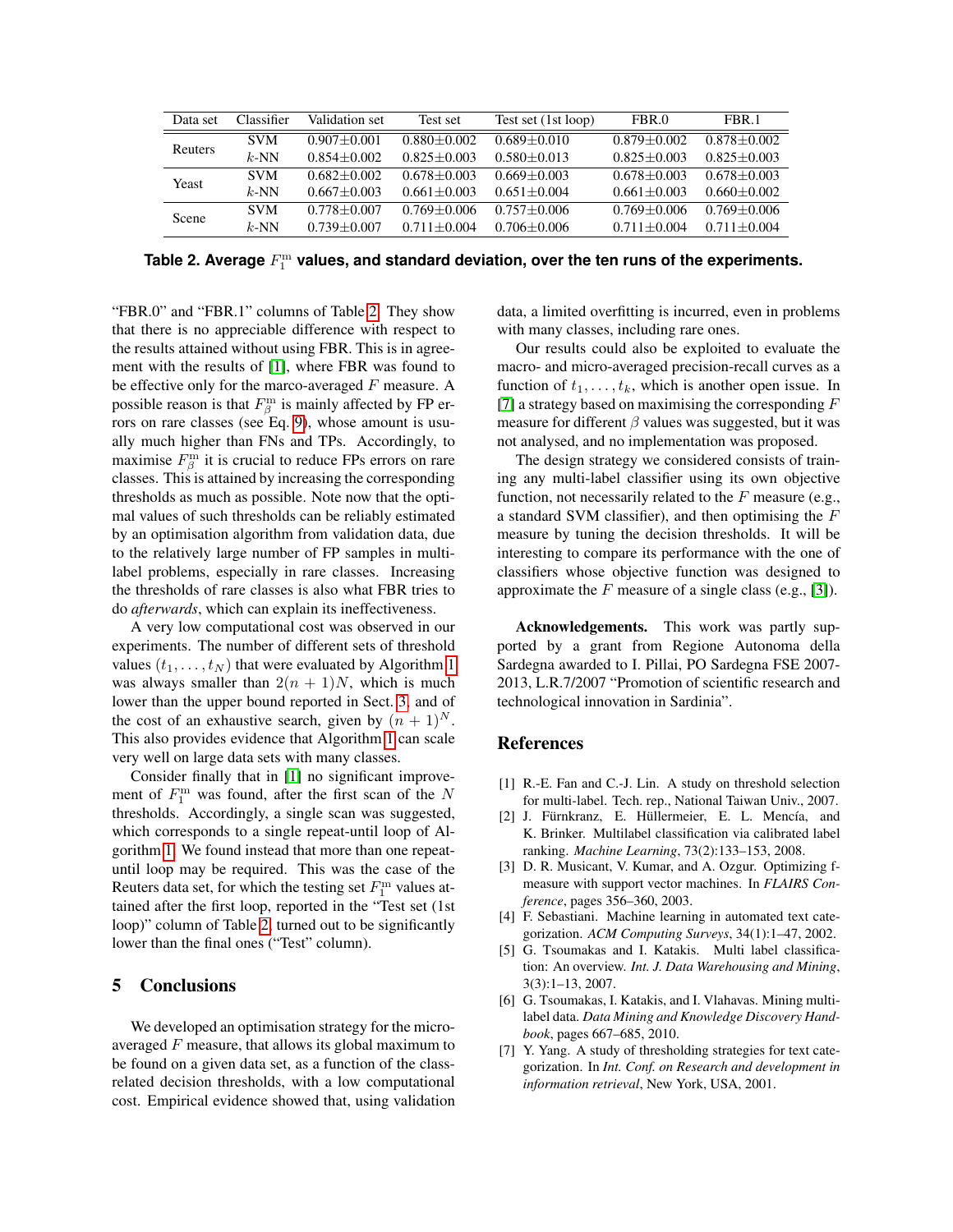# A Auxiliary equivalences.

We report here three equivalences that will be used in the proofs of the next sections.

# Equivalence [4.](#page-4-0)

Given four real values A, B,  $\Delta A$  and  $\Delta B$ , with  $B > 0$ ,  $\Delta B < 0$ , and  $B + \Delta B > 0$ , the following equivalence holds:

<span id="page-4-0"></span>
$$
\frac{A + \Delta A}{B + \Delta B} < \frac{A}{B} \quad \Leftrightarrow \quad \frac{A}{B} < \frac{\Delta A}{\Delta B}.\tag{4}
$$

**Proof.** Taking into account the constraints on  $B$ ,  $\Delta B$  and  $B + \Delta B$ , from the first inequality of [\(4\)](#page-4-0) one obtains:

$$
B(A + \Delta A) < A(B + \Delta B),
$$
\n
$$
AB + \Delta A \times B < AB + A \times \Delta B,
$$
\n
$$
\Delta A \times B < A \times \Delta B,
$$
\n
$$
\frac{A}{B} < \frac{\Delta A}{\Delta B}.
$$

### Equivalences [5](#page-4-1) and [6.](#page-4-2)

Given four real values A, B,  $\Delta A$  and  $\Delta B$ , with  $B > 0$ ,  $\Delta B > 0$ , the following equivalences hold:

<span id="page-4-1"></span>
$$
\frac{\Delta A}{\Delta B} < \frac{A + \Delta A}{B + \Delta B} \quad \Leftrightarrow \quad \frac{A + \Delta A}{B + \Delta B} < \frac{A}{B},\tag{5}
$$

<span id="page-4-2"></span>
$$
\frac{\Delta A}{\Delta B} < \frac{A}{B} \quad \Leftrightarrow \quad \frac{\Delta A}{\Delta B} < \frac{A + \Delta A}{B + \Delta B} < \frac{A}{B}.\tag{6}
$$

**Proof.** We indirectly prove [\(5\)](#page-4-1) and [\(6\)](#page-4-2) by showing that the following equivalences [\(7\)](#page-4-3) hold, under the same constraints given above. This implies that equivalences [\(5\)](#page-4-1) and [\(6\)](#page-4-2) hold, as they are implied by [\(7\)](#page-4-3). Note indeed that the two inequalities of  $(5)$  coincide with the first and third inequality of  $(7)$ , while the ones of  $(6)$  coincide with the second inequality of [\(7\)](#page-4-3), and with the union of the first and third inequality of [\(7\)](#page-4-3).

<span id="page-4-3"></span>
$$
\frac{\Delta A}{\Delta B} < \frac{A + \Delta A}{B + \Delta B} \quad \Leftrightarrow \quad \frac{\Delta A}{\Delta B} < \frac{A}{B} \quad \Leftrightarrow \quad \frac{A + \Delta A}{B + \Delta B} < \frac{A}{B}.\tag{7}
$$

Taking into account the constraints on B and  $\Delta B$ , from the second inequality of [\(7\)](#page-4-3) one obtains:

<span id="page-4-4"></span>
$$
\Delta A \times B < A \times \Delta B. \tag{8}
$$

Adding ( $\Delta A \times \Delta B$ ) to both sides of [\(8\)](#page-4-4), one obtains:

$$
\Delta A \times B + \Delta A \times \Delta B < \Delta A \times \Delta B + A \times \Delta B,
$$

$$
\Delta A(B + \Delta B) < (A + \Delta A)\Delta B,
$$

which corresponds to the first inequality of [\(7\)](#page-4-3).

Adding  $(A \times B)$  to both sides of [\(8\)](#page-4-4), one obtains instead:

$$
\Delta A \times B + A \times B < A \times B + A \times \Delta B,
$$

$$
B(A + \Delta A) < A(B + \Delta B),
$$

which corresponds to the last inequality of [\(7\)](#page-4-3).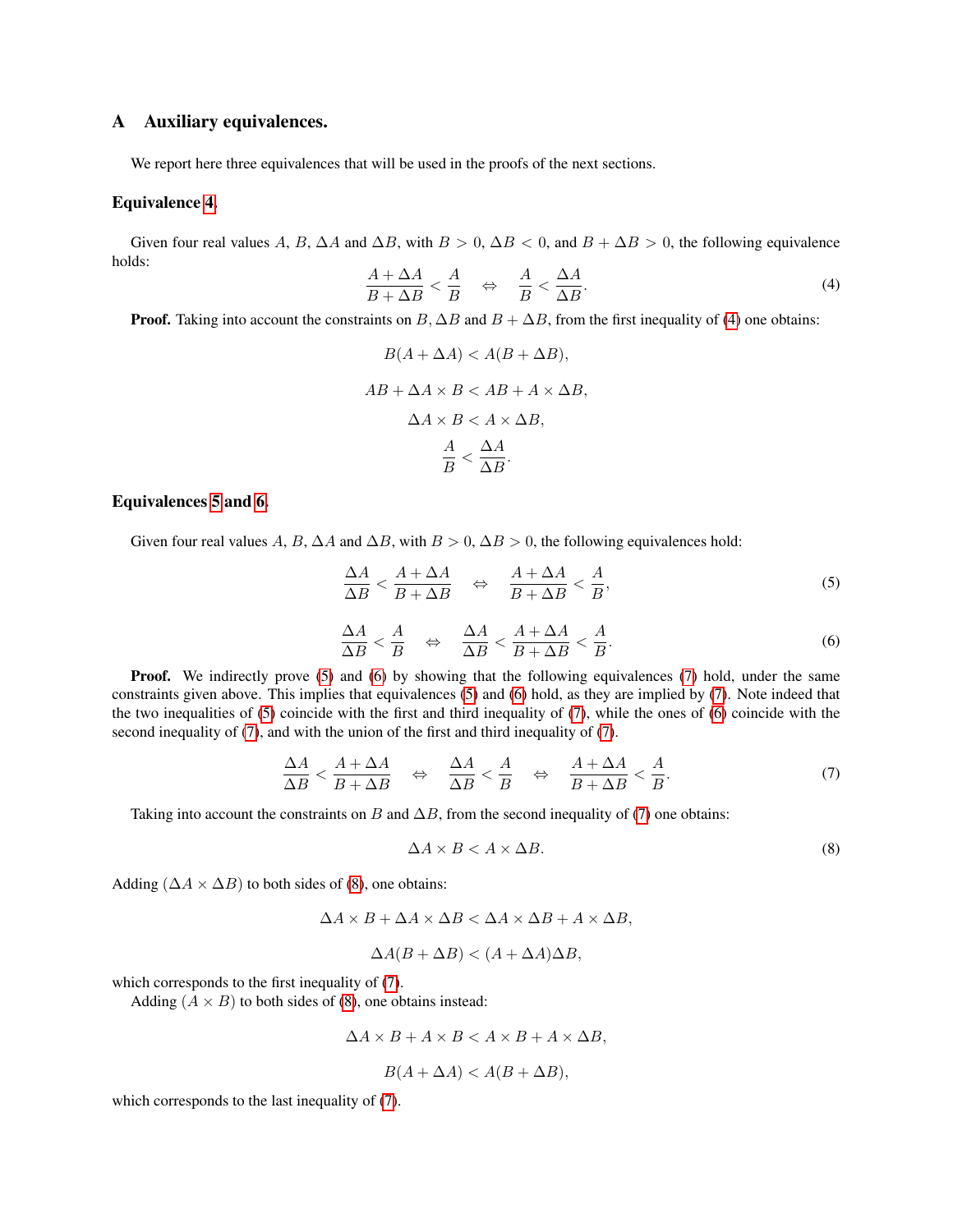## <span id="page-5-5"></span>B Proof of Property [3](#page-5-0)

<span id="page-5-0"></span>**Property 3.** *Consider any given set of threshold values*  $t_1, \ldots, t_N$ *. If, for each*  $k = 1, \ldots, N$ *,* 

$$
F_{\beta}^{\mathbf{m}}(t_1,\ldots,t_N) = \max_{\tau} F_{\beta}^{\mathbf{m}}(t_1,\ldots,t_{k-1},\tau,t_{k+1},\ldots,t_N) ,
$$

*then*  $t_1, \ldots, t_N$  *provides the global maximum of*  $F^{\text{m}}_{\beta}$ .

We remind the reader that the  $F^{\text{m}}_{\beta}$  measure is defined as:

<span id="page-5-1"></span>
$$
F_{\beta}^{\mathbf{m}} = \frac{(1+\beta^2)}{(1+\beta^2) + \frac{\sum_{k=1}^{N} (F P_k + \beta^2 F N_k)}{\sum_{k=1}^{N} T P_k}}.
$$
\n(9)

*Proof.* Consider a set of threshold values  $\mathcal{T} = (t_1, \ldots, t_N)$ , and another set obtained from  $\mathcal{T}$  by changing the values of m thresholds, with  $m \leq N$ . Without losing generality, we assume that the first m thresholds are changed. We denote the latter set as  $\mathcal{T}^{(1,...,m)} = (t'_1, \ldots, t'_{m-1}, t'_m, t_{m+1}, \ldots, t_N)$ . Let us also denote with  $\mathcal{T}^{(k)}$  the threshold values obtained from  $\mathcal T$  by changing only the k threshold from  $t_k$  to  $t'_k$ ,  $k \in \{1, \ldots, m\}$ . In the following we prove that, for any given  $m \in \{2, ..., N\}$  and any given  $\mathcal{T}^{(1,...,m)}$ , the following implication holds:

<span id="page-5-2"></span>if 
$$
\hat{F}_{\beta}^{\text{m}}(\mathcal{T}) > \hat{F}_{\beta}^{\text{m}}(\mathcal{T}^{(k)})
$$
 for each  $k \in \{1, ..., m\}$ ,  
then  $\hat{F}_{\beta}^{\text{m}}(\mathcal{T}) > \hat{F}_{\beta}^{\text{m}}(\mathcal{T}^{(1,...,m)}).$  (10)

Clearly, this implies that Property [3](#page-5-0) is true.

Consider first Eq. [\(9\)](#page-5-1). To simplify the notation, let us denote the values  $\sum_{k=1}^{N} (FP_k + \beta^2 FN_k)$  and  $\sum_{k=1}^{N} TP_k$ , corresponding to the thresholds T, respectively as E and TP. We also denote as  $E + \Delta E_k$  and  $TP + \Delta TP_k$  the corresponding values attained by  $\mathcal{T}^{(k)}$  (we remind the reader that  $FP_k, FN_k$  and  $TP_k$  depend only on the value of the k-th threshold). Obviously,  $\Delta E_k = \Delta T P_k = 0$ , for any  $k > m$ .

From Eq. [\(9\)](#page-5-1) it is easy to see that the inequality  $\hat{F}_{\beta}^{\text{m}}(\mathcal{T}) > \hat{F}_{\beta}^{\text{m}}(\mathcal{T}^{(k)})$  is equivalent to  $\frac{E}{TP} < \frac{E + \Delta E_k}{TP + \Delta TP_k}$ , and that inequality  $\hat{F}^{\text{m}}_{\beta}(\mathcal{T}) > \hat{F}^{\text{m}}_{\beta}(\mathcal{T}^{(1,...,m)})$  is equivalent to  $\frac{E}{TP} < \frac{E + \sum_{k=1}^{m} \Delta E_k}{TP + \sum_{k=1}^{m} \Delta TP_k}$ . Accordingly, implication [\(10\)](#page-5-2) can be rewritten as:

<span id="page-5-3"></span>if 
$$
\frac{E}{TP} < \frac{E + \Delta E_k}{TP + \Delta TP_k}, \text{ for each } k \in \{1, \ldots, m\},
$$
\nthen 
$$
\frac{E}{TP} < \frac{E + \sum_{k=1}^{m} \Delta E_k}{TP + \sum_{k=1}^{m} \Delta TP_k}.
$$
\n(11)

If  $m = 1$ , [\(11\)](#page-5-3) is trivially true. If  $m > 1$ , we prove it by induction. First, we prove that it holds when  $m = 2$ . Then we prove that, if [\(11\)](#page-5-3) holds for any  $m = m^* \in \{2, \ldots, N-1\}$ , then it holds also for  $m = m^* + 1$ .

#### **Base case:**  $m = 2$

Assume that the consequent part of [\(11\)](#page-5-3) is false, namely, a point  $\mathcal{T}^{(1,2)} = (t'_1, t'_2, t_3, \dots, t_N)$  exists, such that  $F_\beta^m(\mathcal{T}) < F_\beta^m(\mathcal{T}^{(1,2)})$ . Using the above notation, this inequality can be rewritten as:

$$
\frac{E}{TP} > \frac{E + \Delta E_1 + \Delta E_2}{TP + \Delta TP_1 + \Delta TP_2}
$$

Taking into account also the assumptions of [\(11\)](#page-5-3) we obtain:

<span id="page-5-4"></span>
$$
\frac{E + \Delta E_1 + \Delta E_2}{TP + \Delta TP_1 + \Delta TP_2} < \frac{E}{TP} < \frac{E + \Delta E_k}{TP + \Delta TP_k}, k = 1, 2. \tag{12}
$$

.

Let us now consider two different cases:  $\Delta TP_2 < 0$ , and  $\Delta TP_2 > 0$  (the case  $\Delta TP_2 = 0$  is trivial), with no constraint on  $\Delta TP_1$ . (Note that the proof can be made also by considering the cases  $\Delta TP_1 < 0$  and  $\Delta TP_1 > 0$ , with no constraint on  $\Delta TP_2$ .)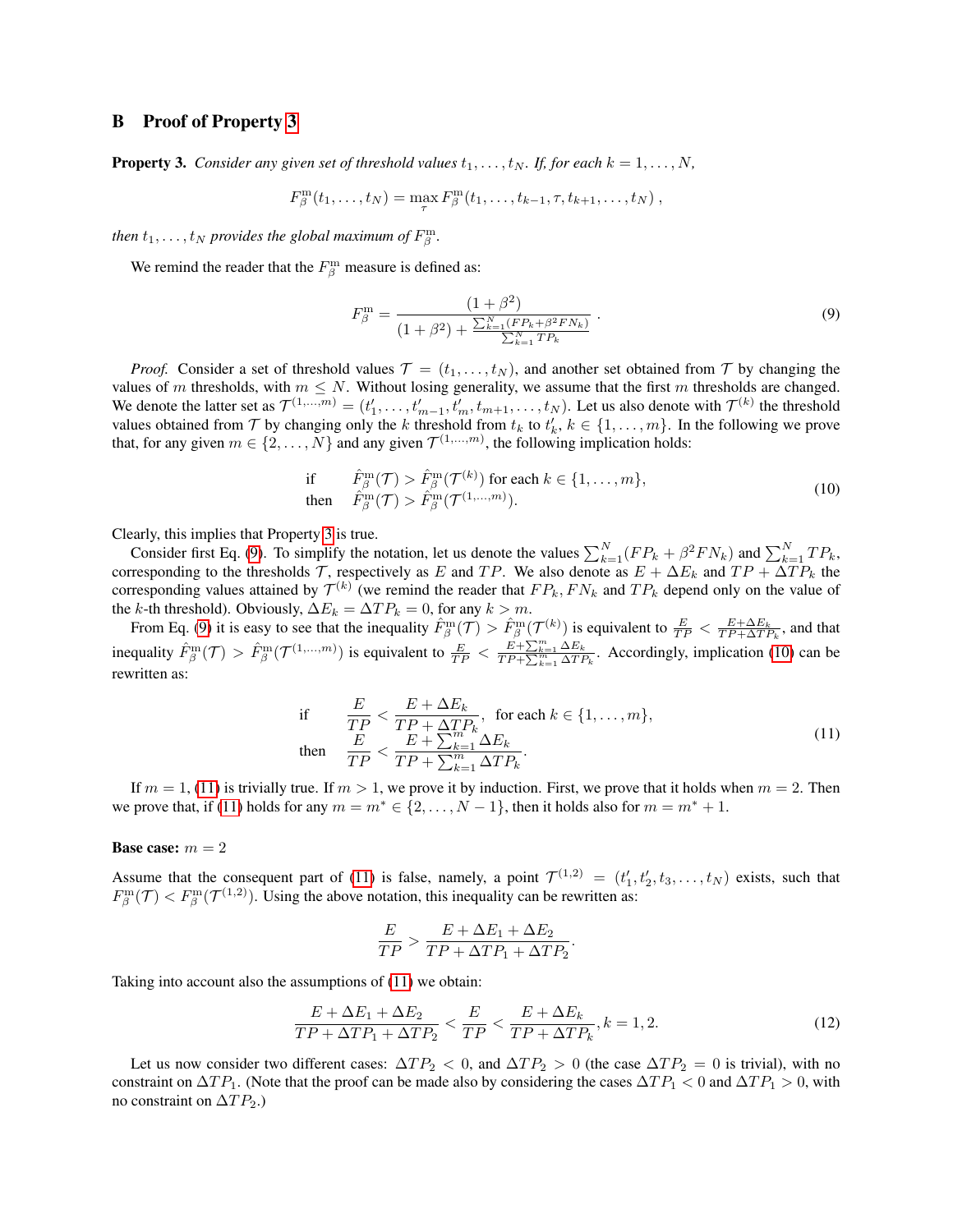If  $\Delta TP_2 < 0$  $\Delta TP_2 < 0$  $\Delta TP_2 < 0$ , applying [\(4\)](#page-4-0) to the first and third term of [\(12\)](#page-5-4),<sup>2</sup> we obtain:

$$
\frac{E + \Delta E_1}{TP + \Delta TP_1} < \frac{\Delta E_2}{\Delta TP_2}.
$$

From the above expression and the second inequality of [\(12\)](#page-5-4), we obtain:

$$
\frac{E}{TP} < \frac{\Delta E_2}{\Delta TP_2}.
$$

Finally, applying [\(4\)](#page-4-0) to the above inequality, <sup>[3](#page-6-2)</sup> we obtain:

$$
\frac{E + \Delta E_2}{TP + \Delta TP_2} < \frac{E}{TP},
$$

which contradicts the second inequality of [\(12\)](#page-5-4) for  $k = 2$ .

The proof for the case  $\Delta TP_2 > 0$  is similar. It can be obtained by applying [\(5\)](#page-4-1) to the first and third term of Eq.  $(12)$ ,<sup>[4](#page-6-3)</sup> then using the first of the inequalities (12), and finally applying  $(6)$ ,<sup>[5](#page-6-4)</sup> which leads to a contradiction.

#### Inductive step

Assuming that [\(11\)](#page-5-3) holds for each  $m \leq m^* < N$ , we have to prove that it holds also for  $m = m^* + 1$ , namely, that the following implication holds:

<span id="page-6-5"></span>if 
$$
\frac{E}{TP} < \frac{E + \Delta E_k}{TP + \Delta TP_k}, \text{ for each } k \in \{1, \ldots, m^* + 1\},
$$
\nthen 
$$
\frac{E}{TP} < \frac{E + \sum_{k=1}^{m^*+1} \Delta E_k}{TP + \sum_{k=1}^{m^*+1} \Delta TP_k}.
$$
\n
$$
(13)
$$

By the above assumption, we know that:

<span id="page-6-7"></span>
$$
\frac{E}{TP} < \frac{E + \sum_{k=1}^{m^*} \Delta E_k}{TP + \sum_{k=1}^{m^*} \Delta TP_k}.\tag{14}
$$

Note now that the consequent of [\(13\)](#page-6-5) can be rewritten as:

<span id="page-6-6"></span>
$$
\frac{E}{TP} < \frac{E + \sum_{k=1}^{m^*} \Delta E_k + \Delta E_{m^*+1}}{TP + \sum_{k=1}^{m^*} \Delta TP_k + \Delta TP_{m^*+1}}.\tag{15}
$$

It is now easy to see that [\(15\)](#page-6-6) is implied by [\(14\)](#page-6-7) and by the antecedent of [\(13\)](#page-6-5) for  $k = m^* + 1$ , which in turn implies that [\(13\)](#page-6-5) is true. The proof coincides indeed with the one of the basis case above, with a simple change of notation. This completes the proof of Property [3.](#page-5-0)

# C Proof of Property [4](#page-6-0)

<span id="page-6-0"></span>**Property 4.** *Consider any set of threshold values*  $t_1, \ldots, t_N$ *, such that, for a given k:* 

$$
t_k = \arg\max_{\tau} F^{\mathbf{m}}_{\beta}(t_1,\ldots,t_{k-1},\tau,t_{k+1},\ldots,t_N).
$$

*Consider now another set of threshold values*  $t'_1, \ldots, t'_{k-1}, t_k, t'_{k+1}, \ldots, t'_N$ , such that:

$$
F_{\beta}^m(t'_1,\ldots,t'_{k-1},t_k,t'_{k+1},\ldots,t'_N) > F_{\beta}^m(t_1,\ldots,t_{k-1},t_k,t_{k+1},\ldots,t_N).
$$

*For any*  $\tau < t_k$  *the following inequality is always true:* 

$$
F_{\beta}^{\mathbf{m}}(t'_{1},\ldots,t'_{k-1},\tau,t'_{k+1},\ldots,t'_{N}) < F_{\beta}^{\mathbf{m}}(t'_{1},\ldots,t'_{k-1},t_{k},t'_{k+1},\ldots,t'_{N}).
$$

<span id="page-6-3"></span><sup>4</sup> with  $A = E + \Delta E_1$ ,  $B = TP + \Delta TP_1$ ,  $\Delta A = \Delta E_2$  and  $\Delta B = \Delta TP_2 > 0$ 

<span id="page-6-1"></span><sup>&</sup>lt;sup>2</sup> with  $A = E + \Delta E_1$ ,  $B = TP + \Delta TP_1$ ,  $\Delta A = \Delta E_2$  and  $\Delta B = \Delta TP_2 < 0$ 

<span id="page-6-2"></span><sup>&</sup>lt;sup>3</sup>with  $A = E$ ,  $B = TP$ ,  $\Delta A = \Delta E_2$ ,  $\Delta B = \Delta TP_2 < 0$ 

<span id="page-6-4"></span><sup>&</sup>lt;sup>5</sup> with  $A = E$ ,  $B = TP$ ,  $\Delta A = \Delta E_2$ ,  $\Delta B = \Delta TP_2 > 0$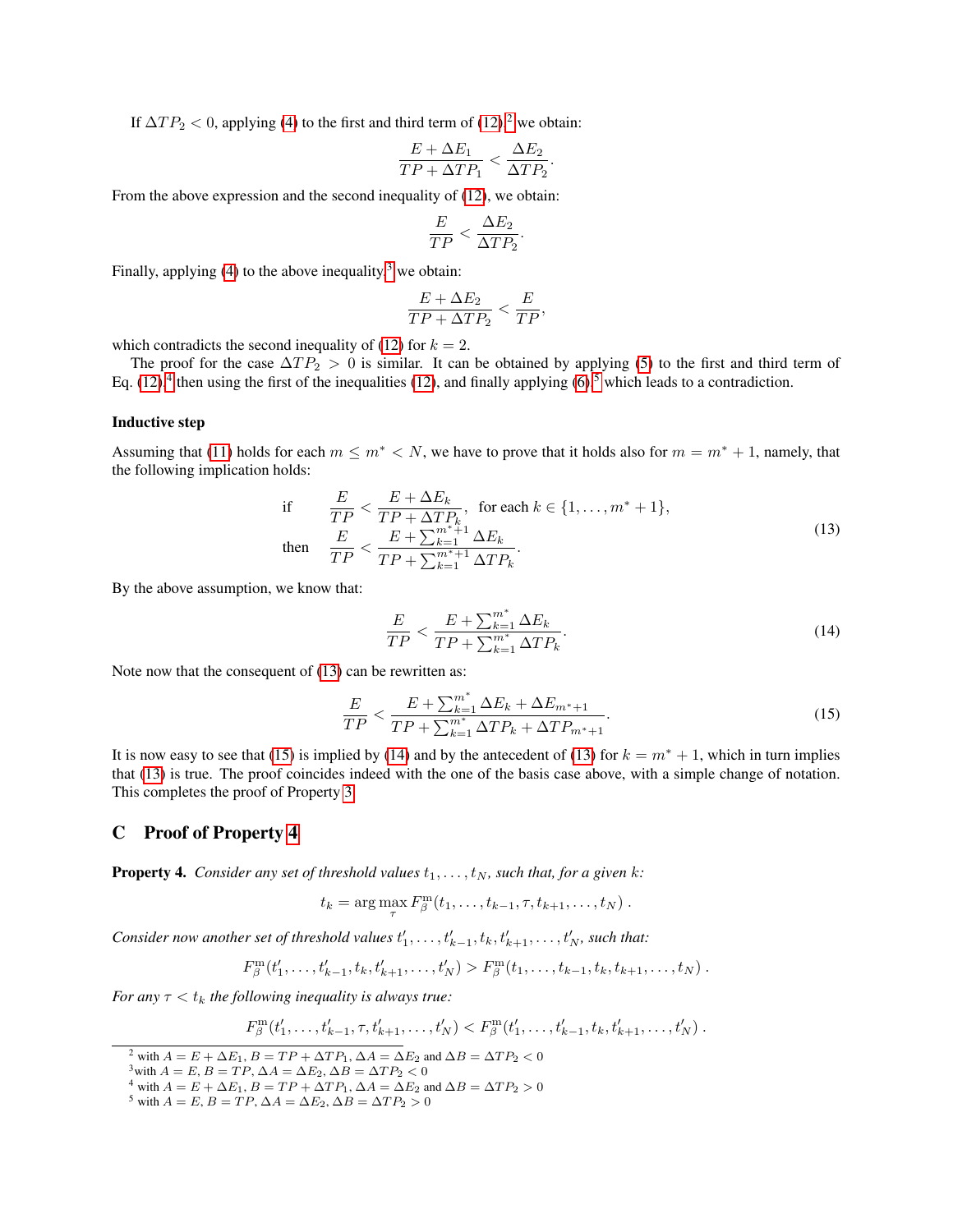*Proof.* The first assumption of Property [4](#page-6-0) considers a given set of threshold values, such that no higher value of  $\hat{F}^{\text{m}}_{\beta}$ can be attained by changing the  $k$ -th threshold, for some given k. Using the same notation of [B,](#page-5-5) this can be rewritten as:

<span id="page-7-0"></span>
$$
\forall (\Delta E_k, \Delta T P_k), \ \frac{E}{TP} < \frac{E + \Delta E_k}{TP + \Delta T P_k},\tag{16}
$$

where E and TP correspond to the considered set of threshold values, while  $\Delta E_k$  and  $\Delta T P_k$  are *any* change respectively of  $E$  and  $TP$  attainable by changing the  $k$ -th threshold.

The second assumption states that a higher value of  $\hat{F}^{\text{m}}_{\beta}$  is attained by changing any subset of the threshold values but the  $k$ -th one. Using the previous notation, this can be rewritten as:

<span id="page-7-2"></span>
$$
\exists (\Delta E_i, \Delta T P_i), i \in \{1, \dots, N\} - \{k\}, \ \frac{E}{TP} > \frac{E + \sum_{i \neq k} \Delta E_i}{TP + \sum_{i \neq k} \Delta TP_i}.\tag{17}
$$

Under the above assumptions, Property [4](#page-6-0) states that no higher values of  $\hat{F}^{\text{m}}_{\beta}$  can be attained from the latter set of threshold values, by decreasing the value of the  $k$ -th threshold, namely:

<span id="page-7-5"></span>
$$
\forall (\Delta E'_k, \Delta TP'_k), \ \frac{E + \sum_{i \neq k} \Delta E_i}{TP + \sum_{i \neq k} \Delta TP_i} < \frac{E + \sum_{i \neq k} \Delta E_i + \Delta E'_k}{TP + \sum_{i \neq k} \Delta TP_i + \Delta TP'_k},\tag{18}
$$

where  $\Delta E'_k$  and  $\Delta T P'_k$  denote *any* change of E and TP obtained by decreasing the value of the k-th threshold.

Since  $\Delta E_k$  and  $\Delta T P_k$  correspond to *any* change of the k-th threshold, we can consider the particular change that leads to  $\Delta E_k = \Delta E'_k$  and  $\Delta T P_k = \Delta T P'_k$ . Decreasing the value of the k-th threshold implies that  $\Delta T P'_k \geq 0$ . If we consider a value of  $T_k$  such that  $\Delta T P'_k = 0$ , then  $\Delta E'$  must be negative, and Property [4](#page-6-0) is trivially true. We will consider therefore only the case  $\Delta TP'_k > 0$  in the following.

Inequality [\(16\)](#page-7-0) implies thus the following one:

$$
\frac{E}{TP} < \frac{E + \Delta E_k'}{TP + \Delta TP_k'}.
$$

Applying  $(5)$  to this inequality,<sup>[6](#page-7-1)</sup> we obtain:

<span id="page-7-3"></span>
$$
\frac{E + \Delta E'_k}{TP + \Delta TP'_k} < \frac{\Delta E'_k}{\Delta TP'_k} \tag{19}
$$

Combining inequalities [\(16\)](#page-7-0), [\(17\)](#page-7-2) and [\(19\)](#page-7-3), we obtain:

$$
\frac{E + \sum_{i \neq k} \Delta E_i}{TP + \sum_{i \neq k} \Delta TP_i} < \frac{\Delta E'_k}{\Delta TP'_k}.
$$

Applying  $(6)$ ,<sup>[7](#page-7-4)</sup> we finally obtain [\(18\)](#page-7-5), which completes the proof.

## D Computational complexity of Algorithm 1

Let us denote with  $T^{(0)}$  and  $T^{(n)}$  respectively the interval  $(-\infty, s_k(\mathbf{x}_{(1)}))$  and  $[s_k(\mathbf{x}_{(n)}), +\infty)$ , and with  $T^{(i)}$  the intervals  $[s_k(\mathbf{x}_{(i)}), s_k(\mathbf{x}_{(i+1)})), i = 1, ..., n-1.$ 

An upper bound for the number of threshold values evaluated by Algorithm 1 can be obtained by considering the following conditions:

- 1. For each class k, the scores  $s_k(\mathbf{x}_i)$ ,  $i = 1, \dots, n$ , are all different.
- 2. In each repeat-until loop, only one threshold is updated.
- 3. When any threshold  $t_k$  is updated, if its current value is in  $T_k^{(i)}$  $k^{(i)}$ ,  $i < n$ , then the new value is in  $T_k^{(i+1)}$  $k^{(i+1)}$ .

<span id="page-7-1"></span><sup>&</sup>lt;sup>6</sup>with  $A = E$ ,  $B = TP$ ,  $\Delta A = \Delta E'_k$  and  $\Delta B = \Delta TP'_k$  (we remind the reader that  $\Delta TP'_k > 0$ ).<br><sup>7</sup> with  $A = E + \sum_{i \neq k} \Delta E_i$ ,  $B = TP + \sum_{i \neq k} \Delta TP_i$ ,  $\Delta E'_k$  and  $\Delta B = \Delta TP'_k$ 

<span id="page-7-4"></span>